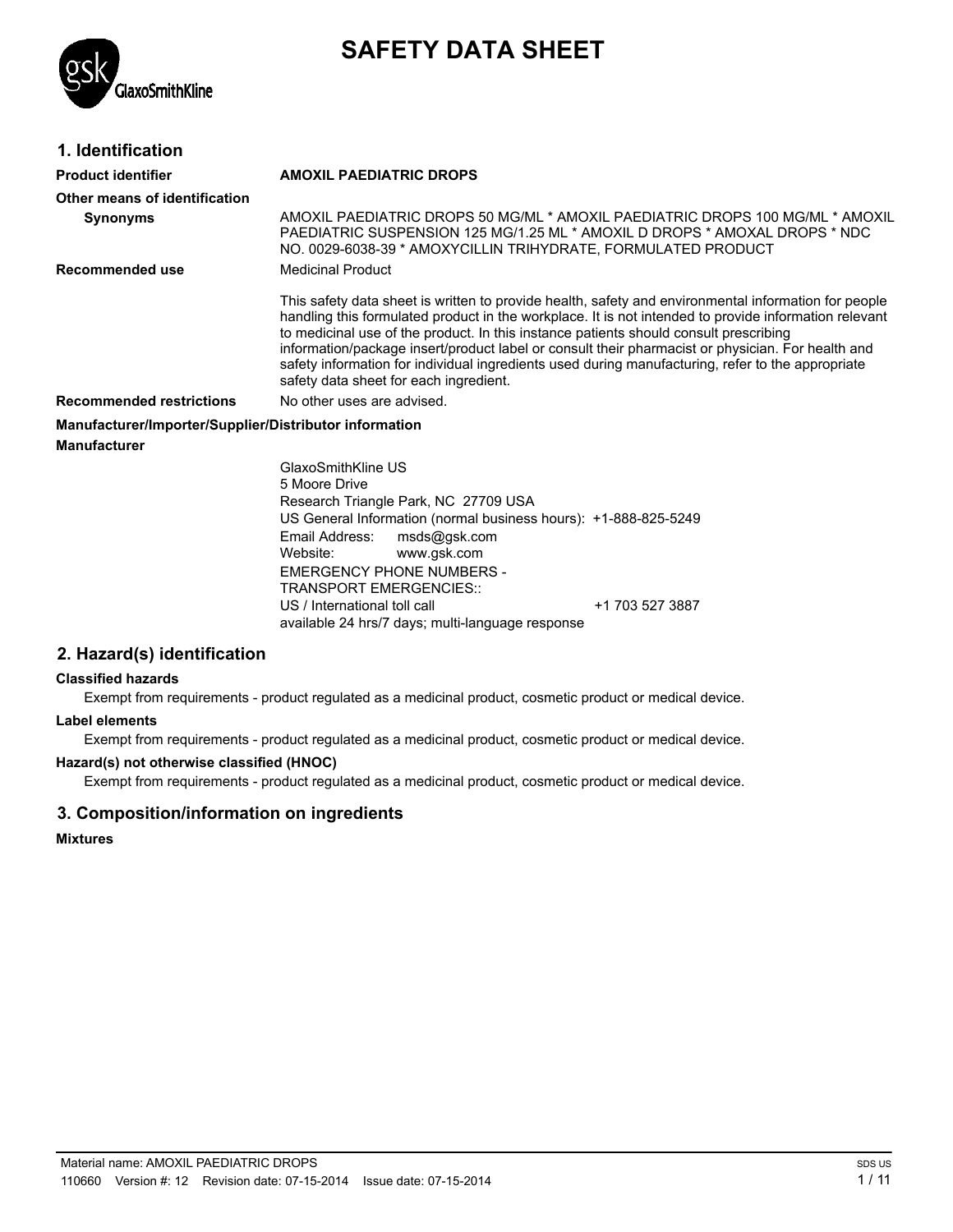| <b>Chemical name</b>          | Common name and synonyms                                                                                                                                                                                                                                                                                                                                                                                                                                    | <b>CAS number</b> | %             |  |
|-------------------------------|-------------------------------------------------------------------------------------------------------------------------------------------------------------------------------------------------------------------------------------------------------------------------------------------------------------------------------------------------------------------------------------------------------------------------------------------------------------|-------------------|---------------|--|
| <b>AMOXICILLIN TRIHYDRATE</b> | (2S-(2ALPHA,5ALPHA,6BETA(S*)))-4-THIA-<br>1-AZABICYCLO(3. 2.0)HEPTANE-2-<br>CARBOXYLIC ACID,<br>6-((AMINO(4-HYDROXYPHENYL)ACETYL)<br>AMINO)-3,3-DIMETHYL-7-OXO-,<br><b>TRIHYDRATE *</b><br>(2S, 5R, 6R)-6-(R-(-)-2, AMINO-2-(P-HYDROX<br>YPHENYL) ACETAM IDO)-3,3-DIMETHYL<br>-7-OXO-4-THIA-1-AZABICYCLO(3.2.0)HEP<br>TANE-2-CARBOXYLIC ACID TRIHYDRATE                                                                                                     | 61336-70-7        | $12.4 - 21.1$ |  |
|                               | 4-THIA-1-AZABICYCLO(3.2.0)HEPTANE-2-<br>CARBOXYLIC ACID, 6-((AMINO(4-<br>HYDROXYPHENYL)ACETYL)AMINO)-3,3-D<br>IMETHYL-7-OXO-, TRIHYDRATE, (2S-<br>$(2ALPHA, 5ALPHA, 6BETA(S^*)))$ - *<br>ALPHA-AMINO-P-HYDROXYBENZYLPENI<br>CILLIN TRIHYDRATE * AX 250 * BRL-2333 *<br>J1030 * RTECS XH8310000 * AMOXICILLIN<br>* AMOXYCILLIN TRIHYDRATE                                                                                                                    |                   |               |  |
| <b>SILICA GEL</b>             | <b>HYDROXYLATED SILICON DIOXIDE *</b><br><b>HYDRATED AMORPHOUS SILICA *</b><br>SYNTHETIC PRECIPITATED SILICAS *<br>SYNTHETIC AMORPHOUS SILICA *<br>AMORPHOUS SILICON DIOXIDE * SILICA,<br>AMORPHOUS GEL * O2Si * OHS20670 *<br><b>RTECS VV7340000 * SILICA -</b><br>AMORPHOUS, GEL                                                                                                                                                                          | 63231-67-4        | $3 - 5$       |  |
| CARRAGEENAN                   | CARRAGEENAN GUM * CARRAGEENIN *<br>GUM CARRAGEENAN * GUM CHOND *<br>CARRAGHEEN * GELCARIN HWG *<br><b>CHONDRUS EXTRACT * NATIVE</b><br>CARRAGEENAN * VISCARIN * KAPPA,<br>LAMBDA CARRAGEENAN *<br>CARRAGEENAN GH * CARRAGHEENAN *<br>CELLOID J * GELOZONE *<br>NORSKGELATAN * PELLUGEL *<br>PENCOGEL * SEAGEL PET * SEAKEM *<br>AUBYGUM X 2 * OHS80019 * RTECS<br>FI0700000 * GENUVISCO                                                                     | 9000-07-1         | $1 - 3$       |  |
| <b>PROPYLENE GLYCOL</b>       | 1.2-PROPANEDIOL *<br>1,2-DIHYDROXYPROPANE *<br>2-HYDROXYPROPANOL *<br>ISOPROPYLENE GLYCOL *<br>METHYLETHYLENE GLYCOL *<br>METHYLETHYL GLYCOL *<br>MONOPROPYLENE GLYCOL *<br>2,3-PROPANEDIOL * ALPHA-PROPYLENE<br>GLYCOL * 1,2-PROPYLENE GLYCOL *<br>(RS)-1,2-PROPANEDIOL *<br>1,2-(RS)-PROPANEDIOL *<br>1,2-PROPANDIOL * DL-1,2-PROPANEDIOL<br>* DL-PROPYLENE GLYCOL *<br>PROPANE-1,2-DIOL (PROPYLENE<br>GLYCOL) * PROPANE-1-2-DIOL *<br>PROPANEDIOL, 1, 2- | $57-55-6$         | < 1           |  |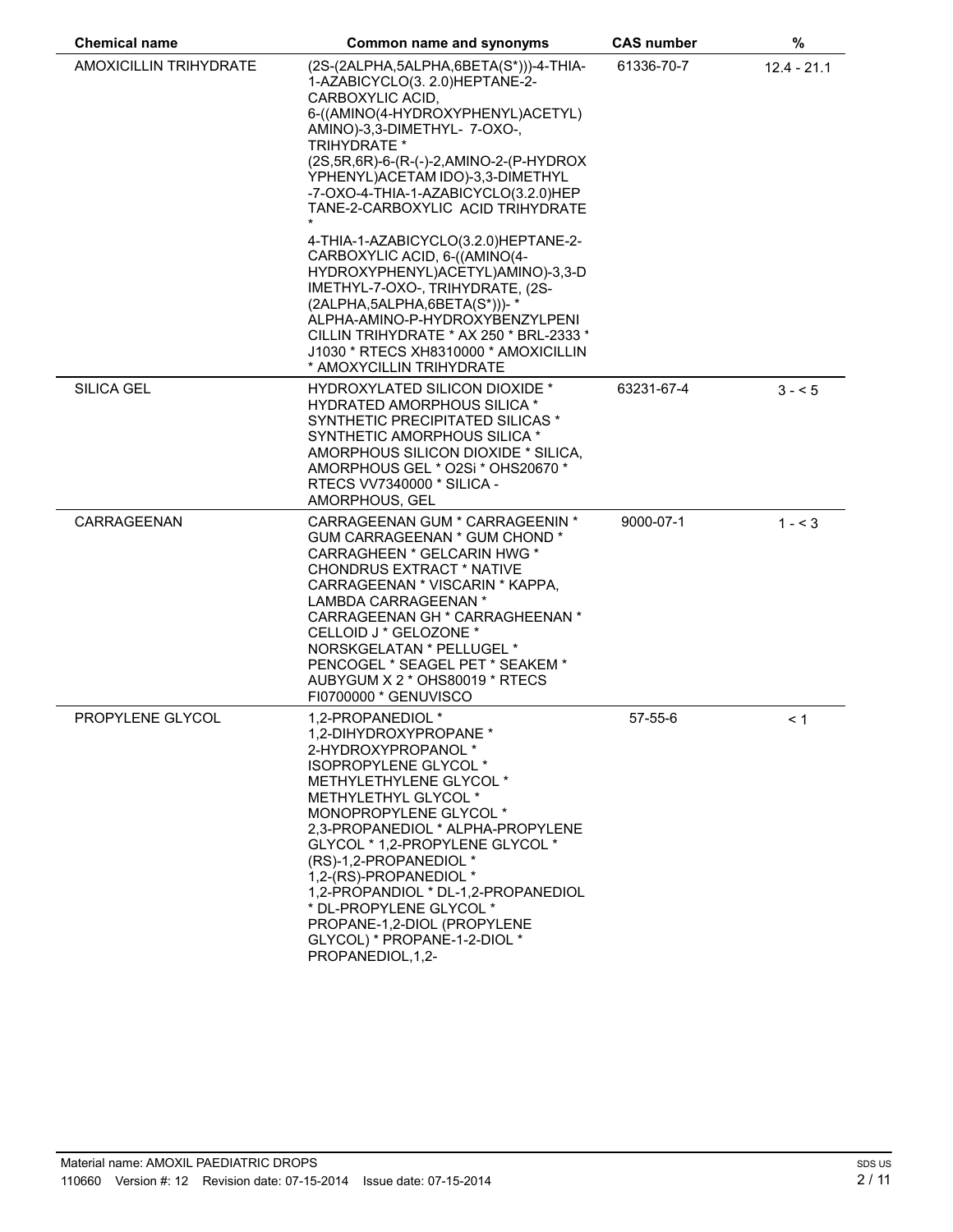| <b>Chemical name</b>                     | Common name and synonyms                                                                                                                                                                                                                                                                                                                                                                                                                                          | <b>CAS number</b> | $\%$       |  |
|------------------------------------------|-------------------------------------------------------------------------------------------------------------------------------------------------------------------------------------------------------------------------------------------------------------------------------------------------------------------------------------------------------------------------------------------------------------------------------------------------------------------|-------------------|------------|--|
| SODIUM CARBOXYMETHYL<br><b>CELLULOSE</b> | CELLULOSE, CARBOXYMETHYL ETHER,<br>SODIUM SALT * CELLULOSE SODIUM<br>GLYCOLATE * SODIUM CELLULOSE<br>GLYCOLATE * SODIUM GLYCOLATE<br>CELLULOSE <sup>*</sup><br>CARBOXYMETHYLCELLULOSE SODIUM *<br>CARBOXYMETHYLCELLULOSE SODIUM<br>SALT * ALMELOSE * CMC-NA * CMC *<br>CARBOXYMETHYL CELLULOSE * SODIUM<br>CARBOXYMETHYLCELLULOSE *<br>AQUALON(R) CELLULOSE GUM *<br>AQUACIDE II * OHS80080 * RTECS<br>FJ5950000 * CELLULOSE CARBOXY<br>METHYL ETHER, SODIUM SALT | 9004-32-4         | < 1        |  |
| SODIUM BENZOATE                          | BENZOIC ACID, SODIUM SALT *<br>BENZOATE OF SODA * SODUIM BENZOIC<br><b>ACID</b>                                                                                                                                                                                                                                                                                                                                                                                   | 532-32-1          | < 0.3      |  |
| CITRIC ACID ANHYDROUS                    | BETA-HYDROXYTRICARBALLYLIC ACID *<br>ANHYDROUS CITRIC ACID *<br>2-HYDROXY-1,2,3-PROPANETRICARBOX<br>YLIC ACID * CITIRIC ACID                                                                                                                                                                                                                                                                                                                                      | 77-92-9           | ${}_{0.2}$ |  |
| Other components below reportable levels |                                                                                                                                                                                                                                                                                                                                                                                                                                                                   |                   | >60        |  |

\*Designates that a specific chemical identity and/or percentage of composition has been withheld as a trade secret.

#### **4. First-aid measures Inhalation** If dust from the material is inhaled, remove the affected person immediately to fresh air. Oxygen or artificial respiration if needed. Do not use mouth-to-mouth method if victim inhaled the substance. Induce artificial respiration with the aid of a pocket mask equipped with a one-way valve or other proper respiratory medical device. If experiencing respiratory symptoms: Call a POISON CENTER or doctor/physician. **Skin contact** Remove contaminated clothing immediately and wash skin with soap and water. In case of eczema or other skin disorders: Seek medical attention and take along these instructions. For minor skin contact, avoid spreading material on unaffected skin. **Eye contact** Do not rub eyes. Rinse with water. Get medical attention if irritation develops and persists. **Ingestion** Call a POISON CENTER or doctor/physician if you feel unwell. **Most important symptoms/effects, acute and delayed** Possible effects of overexposure in the workplace include: symptoms of hypersensitivity (such as skin rash, hives, itching, and difficulty breathing), nausea, vomiting, diarrhoea. **Indication of immediate medical attention and special treatment needed** Provide general supportive measures and treat symptomatically. Symptoms may be delayed. Medical treatment in cases of overexposure should be treated as an overdose of penicillin antibiotic. In allergic individuals, exposure to this material may require treatment for initial or delayed allergic symptoms and signs. This may include immediate and/or delayed treatment of anaphylactic reactions. Treat according to locally accepted protocols. For additional guidance, refer to the local poison control information centre. This material may cause or aggravate allergy to penicillin antibiotics. The need for pre-placement and periodic health surveillance must be determined by risk assessment. Following assessment, if the risk of exposure is considered significant then exposed individuals should receive health surveillance focused on detecting respiratory symptoms and including respiratory function testing. In the event of overexposure, individuals should receive post exposure health surveillance focused on detecting respiratory conditions and other allergy symptoms. Ocular symptoms may be indicative of allergic reaction. Pulmonary symptoms may indicate allergic reaction or asthma. General information **In the case of accident or if you feel unwell, seek medical advice immediately (show the label** where possible). Wash contaminated clothing before reuse. **5. Fire-fighting measures Suitable extinguishing media** Alcohol resistant foam. Dry chemical powder. Carbon dioxide (CO2). Water. **Unsuitable extinguishing media** None known. **Specific hazards arising from the chemical** During fire, gases hazardous to health may be formed. **Special protective equipment and precautions for firefighters** Self-contained breathing apparatus and full protective clothing must be worn in case of fire.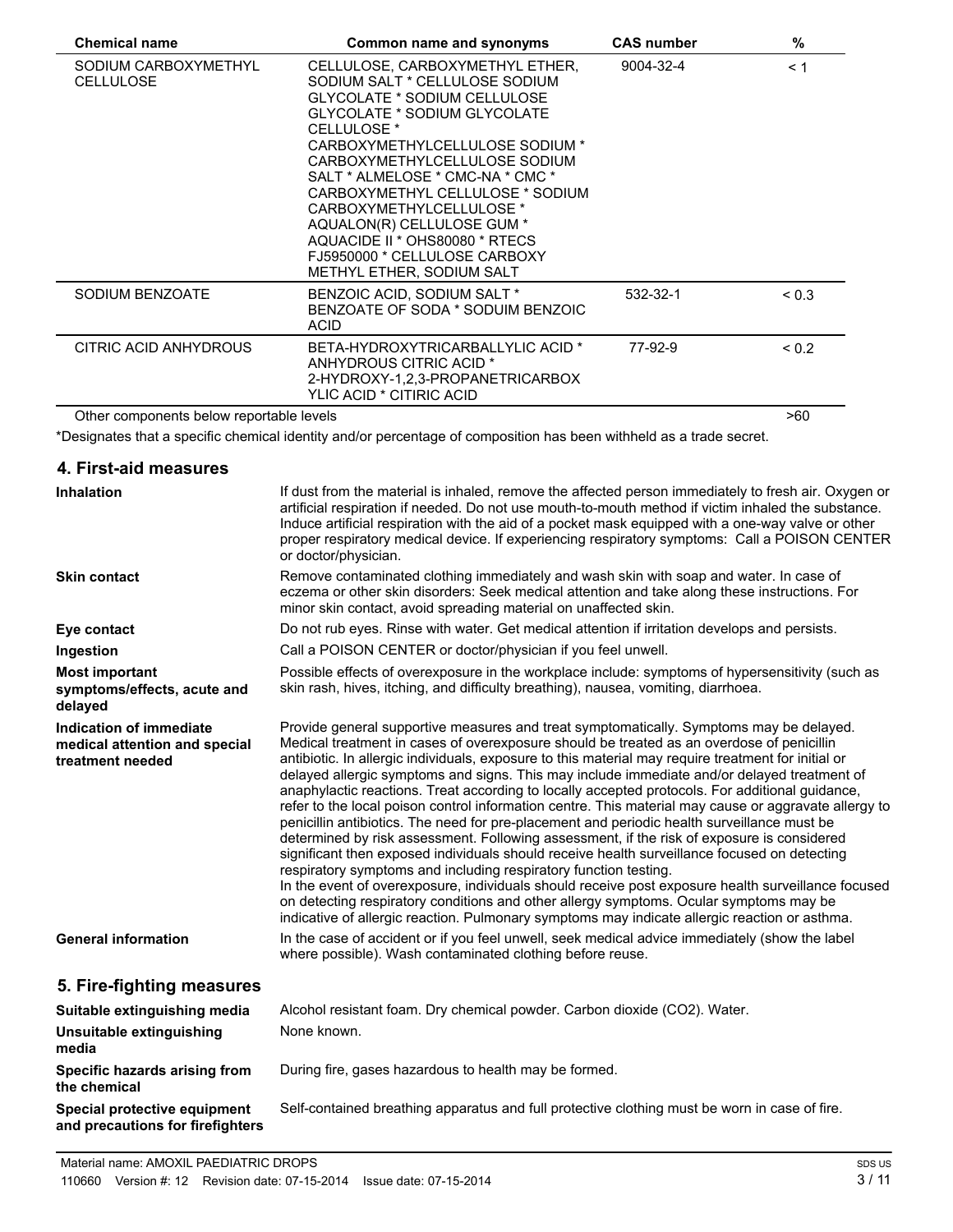| <b>Fire-fighting</b><br>equipment/instructions | Use water spray to cool unopened containers.                                               |
|------------------------------------------------|--------------------------------------------------------------------------------------------|
| <b>Specific methods</b>                        | Use standard firefighting procedures and consider the hazards of other involved materials. |
| <b>General fire hazards</b>                    | Assume that this product is capable of sustaining combustion.                              |

## **6. Accidental release measures**

| <b>Personal precautions,</b><br>protective equipment and<br>emergency procedures | Keep unnecessary personnel away. Keep people away from and upwind of spill/leak. Keep out of<br>low areas. Wear appropriate protective equipment and clothing during clean-up. Avoid inhalation<br>of dust. Do not touch damaged containers or spilled material unless wearing appropriate protective<br>clothing. Ensure adequate ventilation. Local authorities should be advised if significant spillages<br>cannot be contained. For personal protection, see section 8 of the SDS. |
|----------------------------------------------------------------------------------|-----------------------------------------------------------------------------------------------------------------------------------------------------------------------------------------------------------------------------------------------------------------------------------------------------------------------------------------------------------------------------------------------------------------------------------------------------------------------------------------|
| <b>Methods and materials for</b><br>containment and cleaning up                  | Avoid dispersal of dust in the air (i.e., clearing dust surfaces with compressed air). Stop the flow of<br>material, if this is without risk.                                                                                                                                                                                                                                                                                                                                           |
|                                                                                  | Large Spills: Wet down with water and dike for later disposal. Prevent entry into waterways, sewer,<br>basements or confined areas. Following product recovery, flush area with water.                                                                                                                                                                                                                                                                                                  |
|                                                                                  | Small Spills: Sweep up or vacuum up spillage and collect in suitable container for disposal.                                                                                                                                                                                                                                                                                                                                                                                            |
| <b>Environmental precautions</b>                                                 | Never return spills to original containers for re-use. For waste disposal, see section 13 of the SDS.<br>Avoid discharge into drains, water courses or onto the ground.                                                                                                                                                                                                                                                                                                                 |
| 7. Handling and storage                                                          |                                                                                                                                                                                                                                                                                                                                                                                                                                                                                         |
| <b>Precautions for safe handling</b>                                             | Minimize dust generation and accumulation. Avoid breathing dust. Avoid contact with eyes, skin,<br>and clothing. Avoid prolonged exposure. Wear appropriate personal protective equipment.<br>Observe good industrial hygiene practices.                                                                                                                                                                                                                                                |
| Arribben frankfullen                                                             | Chara in principal tipidis planned populations. Chara in a suall scentileted plann. Chara assess from                                                                                                                                                                                                                                                                                                                                                                                   |

**Conditions for safe storage, including any incompatibilities** Store in original tightly closed container. Store in a well-ventilated place. Store away from incompatible materials (see Section 10 of the SDS).

# **8. Exposure controls/personal protection**

#### **Occupational exposure limits**

| <b>GSK</b>                                                            |             |                            |                                         |
|-----------------------------------------------------------------------|-------------|----------------------------|-----------------------------------------|
| <b>Components</b>                                                     | <b>Type</b> | Value                      | <b>Note</b>                             |
| <b>AMOXICILLIN</b><br><b>TRIHYDRATE (CAS</b><br>61336-70-7)           | 15 MIN STEL | 100 mcg/m3                 |                                         |
|                                                                       | OHC         | 3                          | <b>RESPIRATORY</b><br><b>SENSITISER</b> |
|                                                                       |             | 3                          | <b>SKIN SENSITISER</b>                  |
| <b>CITRIC ACID</b><br>ANHYDROUS (CAS<br>77-92-9)                      | 8 HR TWA    | 5000 mcg/m3                |                                         |
|                                                                       | OHC         | 1                          |                                         |
| SILICA GEL (CAS<br>63231-67-4)                                        | OHC         | 1                          |                                         |
| SODIUM BENZOATE (CAS<br>$532-32-1)$                                   | 8 HR TWA    | 5000 mcg/m3                |                                         |
|                                                                       | <b>OHC</b>  | 1                          |                                         |
| SODIUM<br><b>CARBOXYMETHYL</b><br>CELLULOSE (CAS<br>$9004 - 32 - 4$ ) | OHC         | 1                          |                                         |
| US. OSHA Table Z-3 (29 CFR 1910.1000)                                 |             |                            |                                         |
| <b>Components</b>                                                     | <b>Type</b> | <b>Value</b>               |                                         |
| SILICA GEL (CAS<br>63231-67-4)                                        | <b>TWA</b>  | $0.8$ mg/m $3$             |                                         |
|                                                                       |             | 20 millions of<br>particle |                                         |
| US. NIOSH: Pocket Guide to Chemical Hazards                           |             |                            |                                         |
| <b>Components</b>                                                     | <b>Type</b> | <b>Value</b>               |                                         |
| SILICA GEL (CAS<br>63231-67-4)                                        | <b>TWA</b>  | $6$ mg/m $3$               |                                         |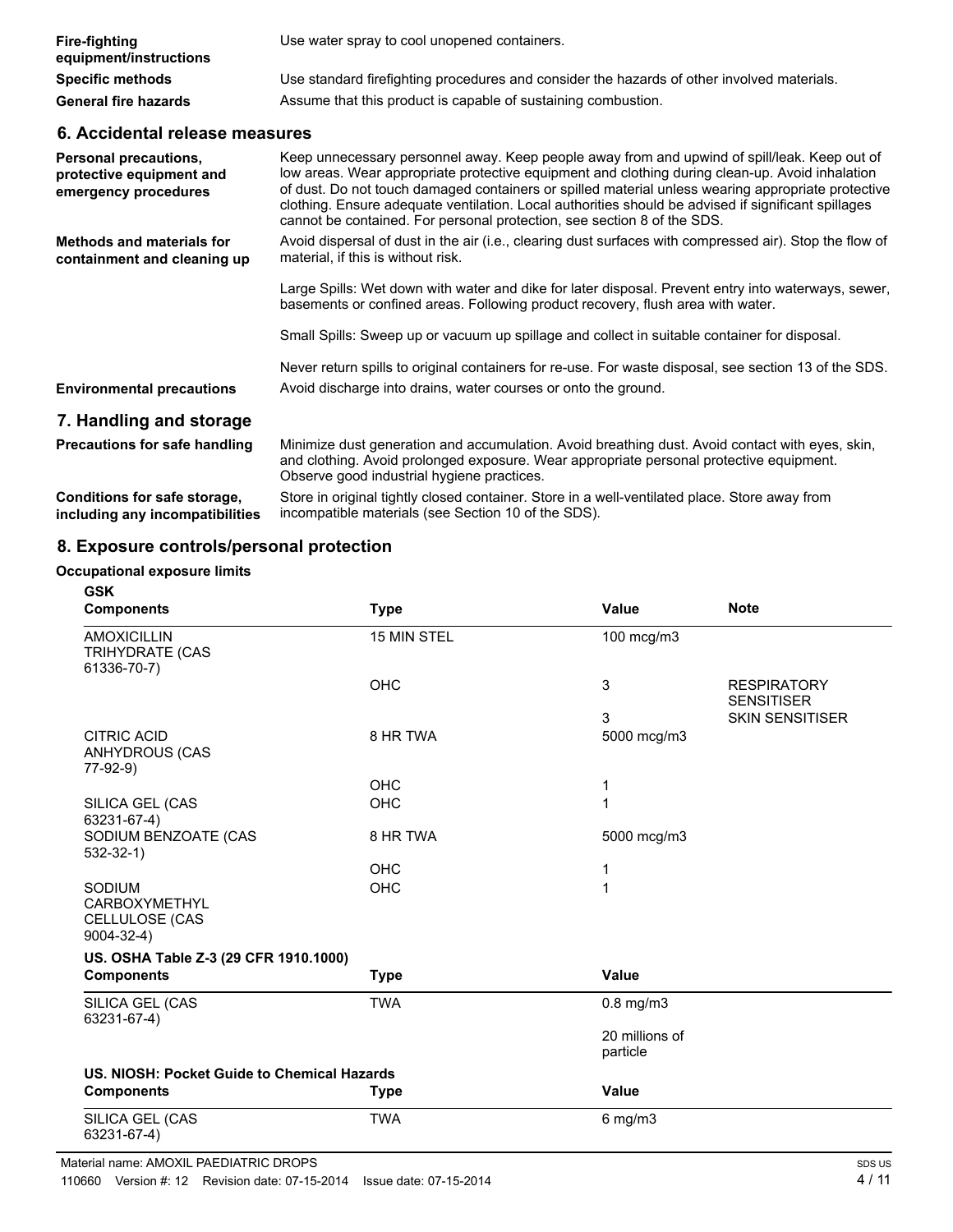| <b>Components</b>                        | <b>Type</b>                                                                                                                                                                                                                                                                                                                                                                                                                                                                                                                                                                                                                | Value         | Form     |
|------------------------------------------|----------------------------------------------------------------------------------------------------------------------------------------------------------------------------------------------------------------------------------------------------------------------------------------------------------------------------------------------------------------------------------------------------------------------------------------------------------------------------------------------------------------------------------------------------------------------------------------------------------------------------|---------------|----------|
| PROPYLENE GLYCOL<br>$(CAS 57-55-6)$      | TWA                                                                                                                                                                                                                                                                                                                                                                                                                                                                                                                                                                                                                        | $10$ mg/m $3$ | Aerosol. |
| <b>Biological limit values</b>           | No biological exposure limits noted for the ingredient(s).                                                                                                                                                                                                                                                                                                                                                                                                                                                                                                                                                                 |               |          |
| Appropriate engineering<br>controls      | Good general ventilation (typically 10 air changes per hour) should be used. Ventilation rates<br>should be matched to conditions. If applicable, use process enclosures, local exhaust ventilation,<br>or other engineering controls to maintain airborne levels below recommended exposure limits. If<br>exposure limits have not been established, maintain airborne levels to an acceptable level. An<br>Exposure Control Approach (ECA) is established for operations involving this material based upon<br>the OEL/Occupational Hazard Category and the outcome of a site- or operation-specific risk<br>assessment. |               |          |
|                                          | Individual protection measures, such as personal protective equipment                                                                                                                                                                                                                                                                                                                                                                                                                                                                                                                                                      |               |          |
| <b>Eye/face protection</b>               | Not normally needed. If contact is likely, safety glasses with side shields are recommended.                                                                                                                                                                                                                                                                                                                                                                                                                                                                                                                               |               |          |
| <b>Hand protection</b>                   | Not normally needed. For prolonged or repeated skin contact use suitable protective gloves.                                                                                                                                                                                                                                                                                                                                                                                                                                                                                                                                |               |          |
| <b>Skin protection</b>                   |                                                                                                                                                                                                                                                                                                                                                                                                                                                                                                                                                                                                                            |               |          |
| Other                                    | Not normally needed. Wear suitable protective clothing as protection against splashing or<br>contamination.                                                                                                                                                                                                                                                                                                                                                                                                                                                                                                                |               |          |
| <b>Respiratory protection</b>            | No personal respiratory protective equipment normally required. When workers are facing<br>concentrations above the exposure limit they must use appropriate certified respirators. Use a<br>NIOSH/MSHA approved respirator if there is a risk of exposure to dust/fume at levels exceeding<br>the exposure limits.                                                                                                                                                                                                                                                                                                        |               |          |
| <b>Thermal hazards</b>                   | Wear appropriate thermal protective clothing, when necessary.                                                                                                                                                                                                                                                                                                                                                                                                                                                                                                                                                              |               |          |
| <b>General hygiene</b><br>considerations | Always observe good personal hygiene measures, such as washing after handling the material<br>and before eating, drinking, and/or smoking. Routinely wash work clothing and protective<br>equipment to remove contaminants. For advice on suitable monitoring methods, seek guidance<br>from a qualified environment, health and safety professional.                                                                                                                                                                                                                                                                      |               |          |

# **9. Physical and chemical properties**

| Appearance                                   |                   |
|----------------------------------------------|-------------------|
| <b>Physical state</b>                        | Solid.            |
| Form                                         | Powder in bottle. |
| Color                                        | Not available.    |
| Odor                                         | Not available.    |
| Odor threshold                               | Not available.    |
| рH                                           | Not available.    |
| Melting point/freezing point                 | Not available.    |
| Initial boiling point and boiling<br>range   | Not available.    |
| <b>Flash point</b>                           | Not available.    |
| <b>Evaporation rate</b>                      | Not available.    |
| Flammability (solid, gas)                    | Not available.    |
| Upper/lower flammability or explosive limits |                   |
| <b>Flammability limit - lower</b><br>(%)     | Not available.    |
| <b>Flammability limit - upper</b><br>(%)     | Not available.    |
| Explosive limit - lower (%)                  | Not available.    |
| Explosive limit - upper (%)                  | Not available.    |
| Vapor pressure                               | Not available.    |
| Vapor density                                | Not available.    |
| <b>Relative density</b>                      | Not available.    |
| Solubility(ies)                              |                   |
| <b>Solubility (water)</b>                    | Not available.    |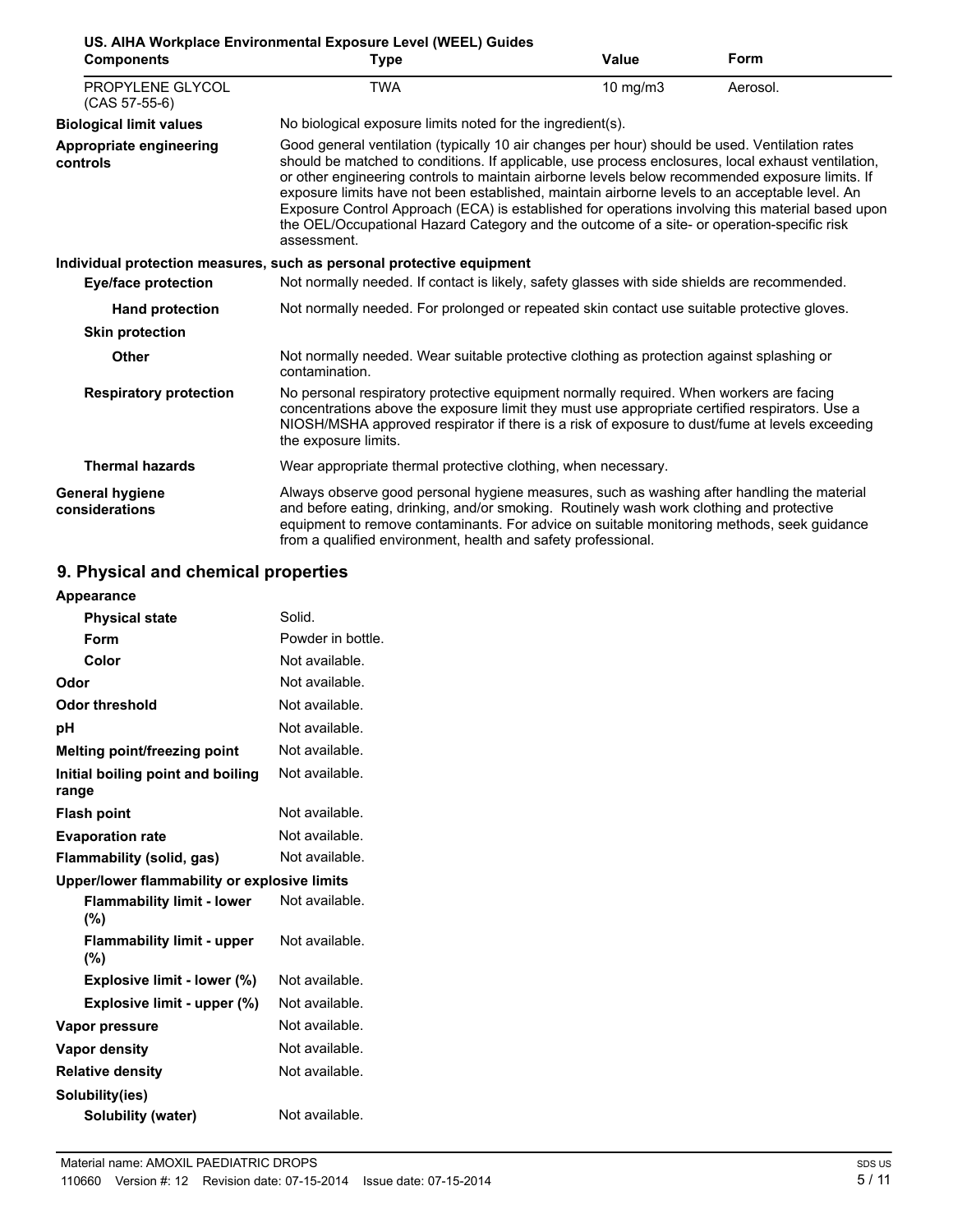| <b>Partition coefficient</b><br>(n-octanol/water) | Not available. |
|---------------------------------------------------|----------------|
| <b>Auto-ignition temperature</b>                  | Not available. |
| <b>Decomposition temperature</b>                  | Not available. |
| <b>Viscosity</b>                                  | Not available. |

## **10. Stability and reactivity**

| <b>Reactivity</b>                            | The product is stable and non-reactive under normal conditions of use, storage and transport. |  |  |
|----------------------------------------------|-----------------------------------------------------------------------------------------------|--|--|
| <b>Chemical stability</b>                    | Material is stable under normal conditions.                                                   |  |  |
| <b>Possibility of hazardous</b><br>reactions | No dangerous reaction known under conditions of normal use.                                   |  |  |
| <b>Conditions to avoid</b>                   | Contact with incompatible materials.                                                          |  |  |
| Incompatible materials                       | Strong oxidizing agents.                                                                      |  |  |
| <b>Hazardous decomposition</b><br>products   | Irritating and/or toxic fumes and gases may be emitted upon the products decomposition.       |  |  |

## **11. Toxicological information**

#### **Information on likely routes of exposure**

| Ingestion                                                                          | Expected to be a low ingestion hazard. Health injuries are not known or expected under normal<br>use.                                                                                  |
|------------------------------------------------------------------------------------|----------------------------------------------------------------------------------------------------------------------------------------------------------------------------------------|
| <b>Inhalation</b>                                                                  | Health injuries are not known or expected under normal use.                                                                                                                            |
| <b>Skin contact</b>                                                                | May cause an allergic skin reaction. Health injuries are not known or expected under normal use.                                                                                       |
| Eye contact                                                                        | Direct contact with eyes may cause temporary irritation.                                                                                                                               |
| Symptoms related to the<br>physical, chemical and<br>toxicological characteristics | Possible effects of overexposure in the workplace include: symptoms of hypersensitivity (such as<br>skin rash, hives, itching, and difficulty breathing), nausea, vomiting, diarrhoea. |

#### **Information on toxicological effects**

Acute toxicity **Acute toxicity Health injuries are not known or expected under normal use.** 

| <b>Components</b>                       | <b>Species</b> | <b>Test Results</b> |
|-----------------------------------------|----------------|---------------------|
| AMOXICILLIN TRIHYDRATE (CAS 61336-70-7) |                |                     |
| <b>Acute</b>                            |                |                     |
| Oral                                    |                |                     |
| LD50                                    | Rat            | > 2000 mg/kg        |
| CARRAGEENAN (CAS 9000-07-1)             |                |                     |
| <b>Acute</b>                            |                |                     |
| Dermal                                  |                |                     |
| LD50                                    | Rabbit         | > 2000 mg/kg        |
| Inhalation                              |                |                     |
| LCLo                                    | Rat            | > 930 mcg/m3        |
| Oral                                    |                |                     |
| LD50                                    | Rat            | > 5000 mg/kg        |
| CITRIC ACID ANHYDROUS (CAS 77-92-9)     |                |                     |
| <b>Acute</b>                            |                |                     |
| Oral                                    |                |                     |
| LD50                                    | Rat            | 3000 mg/kg          |
| SILICA GEL (CAS 63231-67-4)             |                |                     |
| Acute                                   |                |                     |
| Dermal                                  |                |                     |
| LD50                                    | Rabbit         | > 2000 mg/kg        |
| Inhalation                              |                |                     |
| LC50                                    | Rat            | $> 2$ mg/l          |
|                                         |                |                     |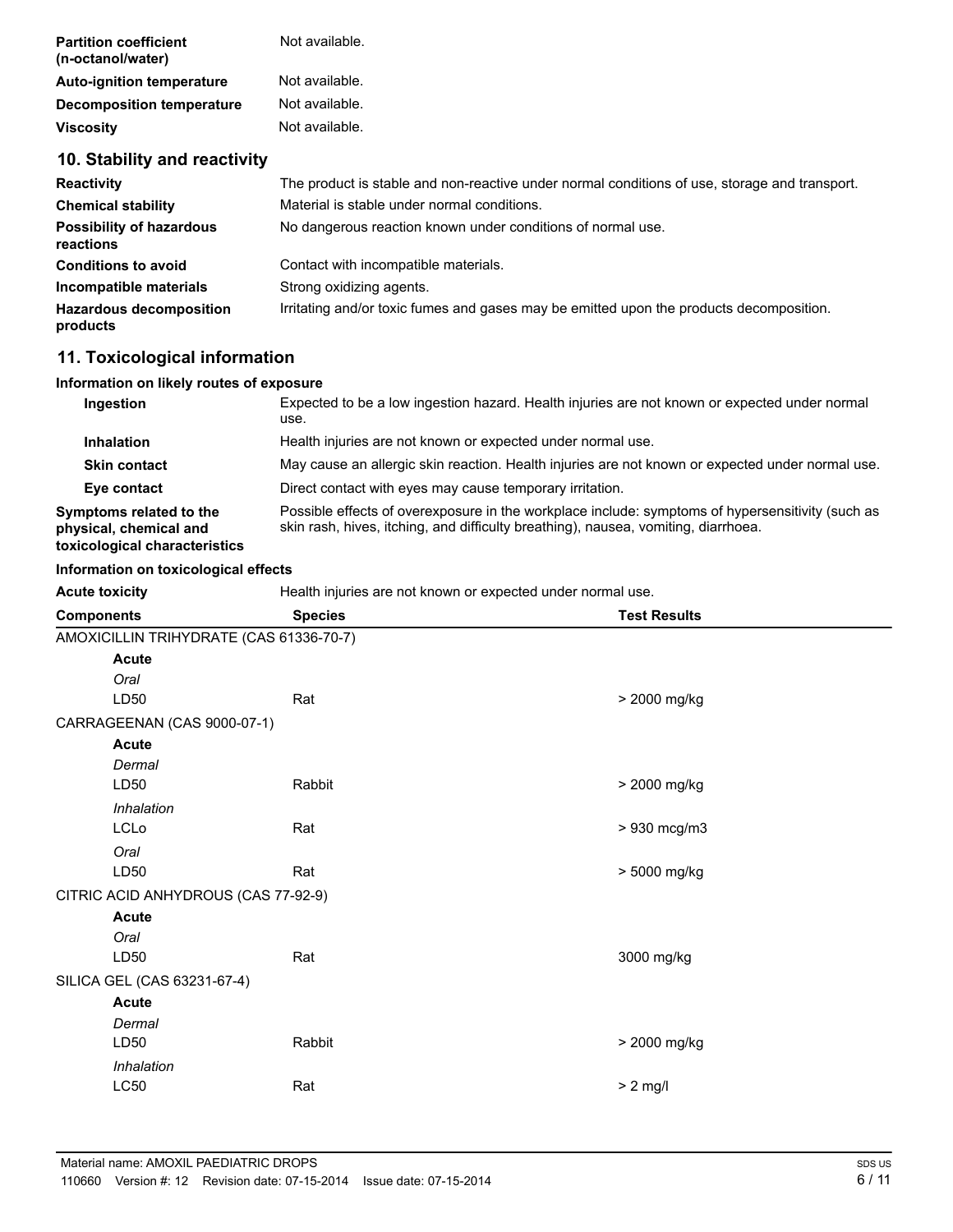| <b>Components</b>                                                                                                                             | <b>Species</b>                                                                                                                            | <b>Test Results</b>                                                                                        |  |  |  |
|-----------------------------------------------------------------------------------------------------------------------------------------------|-------------------------------------------------------------------------------------------------------------------------------------------|------------------------------------------------------------------------------------------------------------|--|--|--|
| Oral                                                                                                                                          |                                                                                                                                           |                                                                                                            |  |  |  |
| LD50                                                                                                                                          | Rat                                                                                                                                       | > 31.6 g/kg                                                                                                |  |  |  |
|                                                                                                                                               |                                                                                                                                           | * Estimates for product may be based on additional component data not shown.                               |  |  |  |
| <b>Skin corrosion/irritation</b>                                                                                                              |                                                                                                                                           | Health injuries are not known or expected under normal use.                                                |  |  |  |
| <b>Corrosivity</b>                                                                                                                            |                                                                                                                                           |                                                                                                            |  |  |  |
| <b>AMOXICILLIN TRIHYDRATE</b>                                                                                                                 |                                                                                                                                           | Acute dermal irritation<br>Result: Negative<br>Species: Rabbit                                             |  |  |  |
| Serious eye damage/eye<br><i>irritation</i>                                                                                                   | Direct contact with eyes may cause temporary irritation. Health injuries are not known or expected<br>under normal use.                   |                                                                                                            |  |  |  |
| Eye / Kay and Calandra class - Intact                                                                                                         |                                                                                                                                           |                                                                                                            |  |  |  |
| <b>AMOXICILLIN TRIHYDRATE</b>                                                                                                                 |                                                                                                                                           | Result: Minimal irritant<br>Species: Rabbit<br>Recovery Period: 2 days                                     |  |  |  |
| Respiratory or skin sensitization                                                                                                             |                                                                                                                                           |                                                                                                            |  |  |  |
| <b>Respiratory sensitization</b>                                                                                                              | May cause allergy or asthma symptoms or breathing difficulties if inhaled. Health injuries are not<br>known or expected under normal use. |                                                                                                            |  |  |  |
| <b>Skin sensitization</b>                                                                                                                     |                                                                                                                                           | May cause an allergic skin reaction. Health injuries are not known or expected under normal use.           |  |  |  |
| <b>Sensitization</b><br><b>AMOXICILLIN TRIHYDRATE</b>                                                                                         |                                                                                                                                           | Epidemiology<br>Result: Positive<br>Species: Human                                                         |  |  |  |
| Germ cell mutagenicity<br>No data available to indicate product or any components present at greater than 0.1% are<br>mutagenic or genotoxic. |                                                                                                                                           |                                                                                                            |  |  |  |
| <b>Mutagenicity</b><br><b>AMOXICILLIN TRIHYDRATE</b>                                                                                          |                                                                                                                                           | GreenScreen<br>Result: Negative<br>Mouse Lymphoma Cell Assay<br>Result: Negative                           |  |  |  |
| Carcinogenicity                                                                                                                               |                                                                                                                                           | Health injuries are not known or expected under normal use.                                                |  |  |  |
| IARC Monographs. Overall Evaluation of Carcinogenicity                                                                                        |                                                                                                                                           |                                                                                                            |  |  |  |
| CARRAGEENAN (CAS 9000-07-1)<br>SILICA GEL (CAS 63231-67-4)<br>OSHA Specifically Regulated Substances (29 CFR 1910.1001-1050)<br>Not listed.   |                                                                                                                                           | 3 Not classifiable as to carcinogenicity to humans.<br>3 Not classifiable as to carcinogenicity to humans. |  |  |  |
| <b>Reproductive toxicity</b>                                                                                                                  |                                                                                                                                           | Health injuries are not known or expected under normal use.                                                |  |  |  |
| <b>Reproductivity</b>                                                                                                                         |                                                                                                                                           |                                                                                                            |  |  |  |
| <b>AMOXICILLIN TRIHYDRATE</b>                                                                                                                 |                                                                                                                                           | Fertility/foetal development, Rat and Mouse<br>Result: No effect                                           |  |  |  |
| Specific target organ toxicity -<br>single exposure                                                                                           | None known.                                                                                                                               |                                                                                                            |  |  |  |
| Specific target organ toxicity -<br>repeated exposure                                                                                         | None known.                                                                                                                               |                                                                                                            |  |  |  |
| <b>Aspiration hazard</b>                                                                                                                      |                                                                                                                                           | Not likely, due to the form of the product.                                                                |  |  |  |
| <b>Chronic effects</b>                                                                                                                        | Prolonged inhalation may be harmful.                                                                                                      |                                                                                                            |  |  |  |
| <b>Further information</b>                                                                                                                    | Caution - Pharmaceutical agent.                                                                                                           |                                                                                                            |  |  |  |
| 12. Ecological information                                                                                                                    |                                                                                                                                           |                                                                                                            |  |  |  |
| <b>Ecotoxicity</b>                                                                                                                            |                                                                                                                                           | Not expected to be harmful to aquatic organisms.                                                           |  |  |  |
| <b>Components</b>                                                                                                                             |                                                                                                                                           | <b>Test Results</b><br><b>Species</b>                                                                      |  |  |  |
| AMOXICILLIN TRIHYDRATE (CAS 61336-70-7)                                                                                                       |                                                                                                                                           |                                                                                                            |  |  |  |
| <b>Aquatic</b>                                                                                                                                |                                                                                                                                           |                                                                                                            |  |  |  |
| Acute                                                                                                                                         |                                                                                                                                           |                                                                                                            |  |  |  |
| Algae                                                                                                                                         | EC50                                                                                                                                      | Green algae (Selenastrum<br>630 mg/l, 72 hours<br>capricornutum)                                           |  |  |  |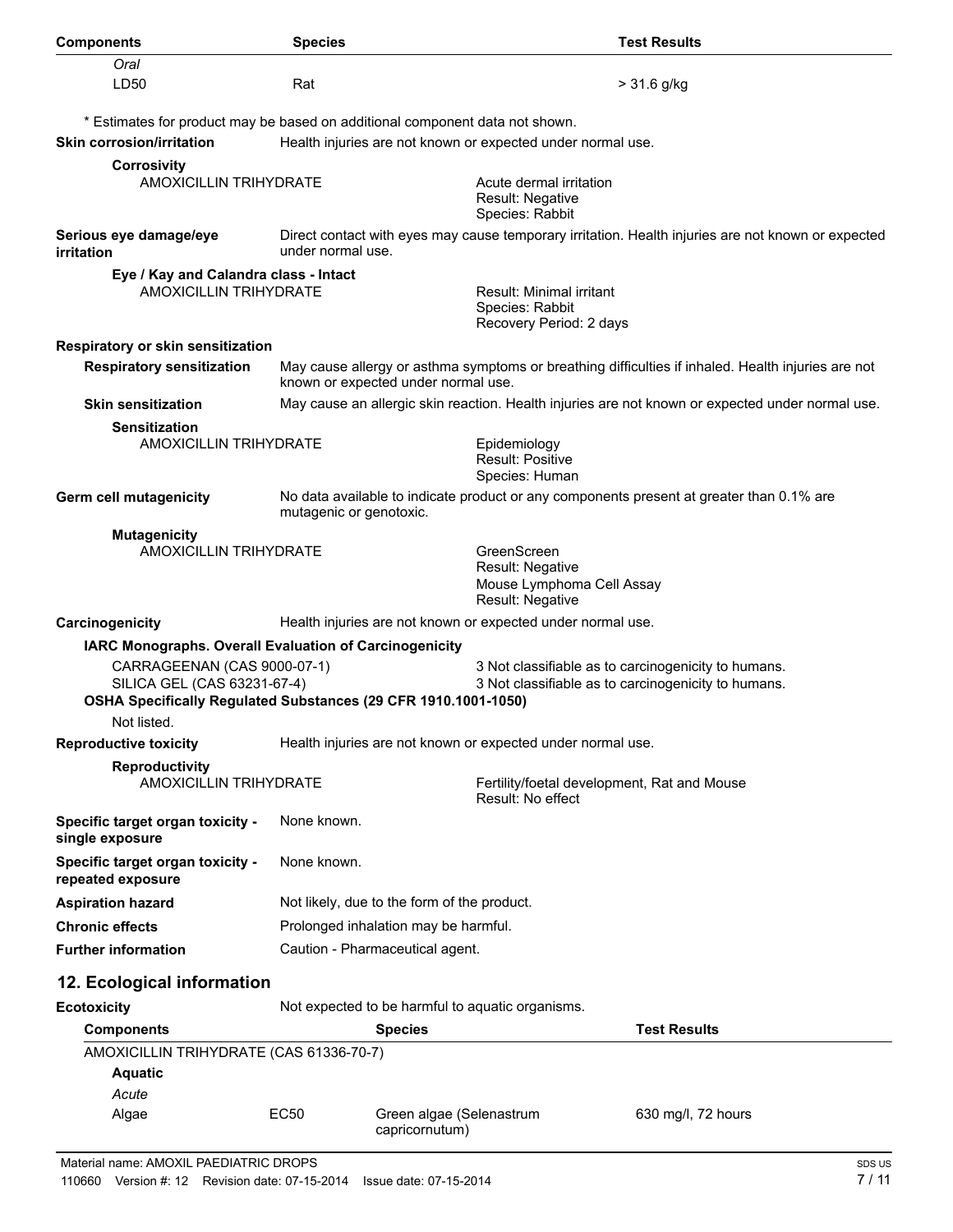| <b>Components</b>                                       |                  | <b>Species</b>                                   | <b>Test Results</b>                  |
|---------------------------------------------------------|------------------|--------------------------------------------------|--------------------------------------|
|                                                         | <b>NOEC</b>      | Green algae (Selenastrum<br>capricornutum)       | 530 mg/l, 72 hours                   |
| Crustacea                                               | EC50             | Water flea (Daphnia magna)                       | > 2300 mg/l, 48 hours Static test    |
|                                                         | <b>NOEC</b>      | Water flea (Daphnia magna)                       | 2300 mg/l, 48 hours Static test      |
| Fish                                                    | <b>EC50</b>      | Bluegill sunfish (Adult Lepomis<br>macrochirus)  | > 930 mg/l, 96 hours Static test     |
|                                                         |                  | Rainbow trout (Adult Oncorhyncus<br>mykiss)      | > 1000 mg/l, 96 hours Static test    |
|                                                         | <b>NOEC</b>      | Bluegill sunfish (Adult Lepomis<br>macrochirus)  | 930 mg/l, 96 hours Static test       |
|                                                         |                  | Rainbow trout (Adult Oncorhyncus<br>mykiss)      | 1000 mg/l, 96 hours Static test      |
| CITRIC ACID ANHYDROUS (CAS 77-92-9)                     |                  |                                                  |                                      |
| <b>Aquatic</b><br>Acute                                 |                  |                                                  |                                      |
| Crustacea                                               | <b>EC50</b>      | Water flea (Daphnia magna)                       | 120 mg/l, 72 hours Static test       |
| Fish                                                    | EC50             | Bluegill sunfish (Adult Lepomis<br>macrochirus)  | 1516 mg/l, 96 hours Static test      |
|                                                         |                  | Golden ide/orfe (Adult Leuciscus idus)           | 440 - 760 mg/l, 96 hours Static test |
| <b>Microtox</b>                                         | <b>EC50</b>      | <b>Microtox</b>                                  | 14 mg/l, 15 minutes                  |
| PROPYLENE GLYCOL (CAS 57-55-6)                          |                  |                                                  |                                      |
| Acute                                                   |                  |                                                  |                                      |
|                                                         | IC <sub>50</sub> | Activated sludge                                 | > 1000 mg/l, 3 hours                 |
| <b>Aquatic</b>                                          |                  |                                                  |                                      |
| Acute                                                   |                  |                                                  |                                      |
| Algae                                                   | <b>EC50</b>      | Green algae (Selenastrum<br>capricornutum)       | 19000 mg/l, 14 days                  |
|                                                         | <b>NOEC</b>      | Green algae (Selenastrum<br>capricornutum)       | 15000 mg/l, 14 days                  |
| Crustacea                                               | <b>EC50</b>      | Daphnia                                          | 43500 mg/l, 48 hours                 |
|                                                         | <b>NOEC</b>      | Daphnia                                          | 28500 mg/l, 48 hours                 |
| Fish                                                    | <b>EC50</b>      | Fathead minnow (Adult Pimephales<br>promelas)    | 51400 mg/l, 96 hours Static test     |
|                                                         |                  | Rainbow trout (Adult Oncorhyncus<br>mykiss)      | 51600 mg/l, 96 hours Static test     |
|                                                         | <b>NOEC</b>      | Fathead minnow (Adult Pimephales<br>promelas)    | 41000 mg/l, 96 hours Static test     |
|                                                         |                  | Rainbow trout (Adult Oncorhyncus<br>mykiss)      | 42000 mg/l, 96 hours Static test     |
| <b>Microtox</b>                                         | EC50             | Microtox                                         | 51400 mg/l, 30 minutes               |
| SODIUM BENZOATE (CAS 532-32-1)<br><b>Aquatic</b>        |                  |                                                  |                                      |
| Acute                                                   | <b>EC50</b>      |                                                  |                                      |
| Crustacea                                               |                  | Water flea (Daphnia magna)                       | > 100 mg/L, 96 hours Static test     |
| Fish                                                    | EC50             | Fathead minnow (Juvenile Pimephales<br>promelas) | 484 mg/L, 96 hours Flow-through test |
| SODIUM CARBOXYMETHYL CELLULOSE (CAS 9004-32-4)<br>Acute |                  |                                                  |                                      |
|                                                         | <b>IC50</b>      | Activated sludge                                 | > 1000 mg/l, 3 hours                 |
| <b>Aquatic</b>                                          |                  |                                                  |                                      |
| Acute                                                   |                  |                                                  |                                      |
| Crustacea                                               | EC50             | Water flea (Daphnia magna)                       | > 100 mg/l, 48 hours Static test     |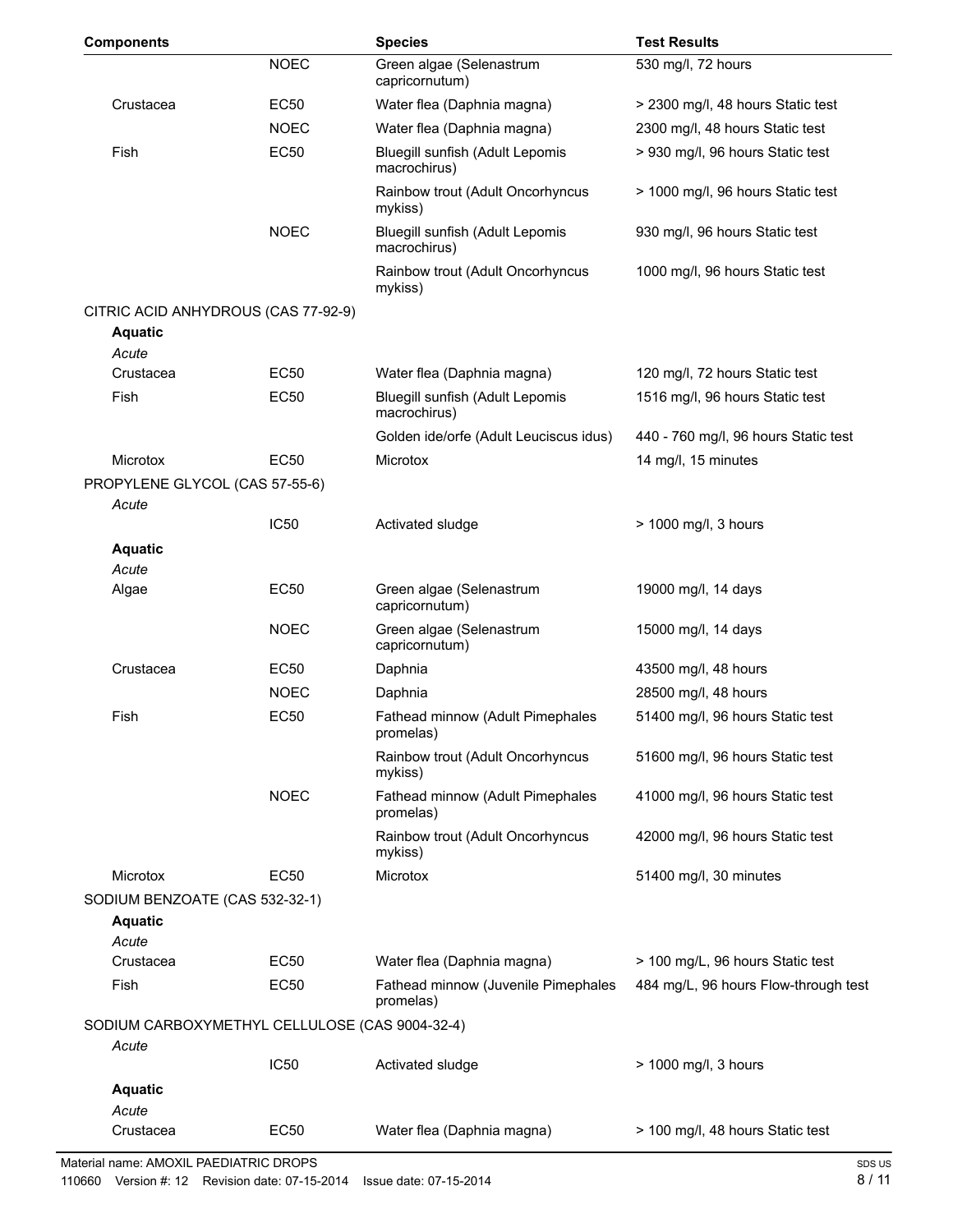| <b>Components</b>                                                                |                                                      | <b>Species</b>                              |                                                                                      | <b>Test Results</b>                                                                                                                                                                         |
|----------------------------------------------------------------------------------|------------------------------------------------------|---------------------------------------------|--------------------------------------------------------------------------------------|---------------------------------------------------------------------------------------------------------------------------------------------------------------------------------------------|
|                                                                                  | <b>NOEC</b>                                          | Water flea (Daphnia magna)                  |                                                                                      | 100 mg/l, 48 hours Static test                                                                                                                                                              |
| Fish                                                                             | <b>EC50</b>                                          | mykiss)                                     | Rainbow trout (Adult Oncorhyncus                                                     | > 20000 mg/l, 96 hours Static test                                                                                                                                                          |
| * Estimates for product may be based on additional component data not shown.     |                                                      |                                             |                                                                                      |                                                                                                                                                                                             |
| Persistence and degradability                                                    |                                                      |                                             |                                                                                      |                                                                                                                                                                                             |
| <b>Photolysis</b>                                                                |                                                      |                                             |                                                                                      |                                                                                                                                                                                             |
| Half-life (Photolysis-aqueous)<br>PROPYLENE GLYCOL                               |                                                      |                                             | 1.3 - 2.3 Years Estimated                                                            |                                                                                                                                                                                             |
| Half-life (Photolysis-atmospheric)<br>PROPYLENE GLYCOL                           |                                                      |                                             | 32 Hours Estimated                                                                   |                                                                                                                                                                                             |
| <b>Hydrolysis</b><br>Half-life (Hydrolysis-neutral)<br>AMOXICILLIN TRIHYDRATE    |                                                      |                                             | 50 - 113 Days Measured                                                               |                                                                                                                                                                                             |
|                                                                                  |                                                      |                                             |                                                                                      |                                                                                                                                                                                             |
| <b>Biodegradability</b><br>Percent degradation (Aerobic biodegradation-inherent) |                                                      |                                             |                                                                                      |                                                                                                                                                                                             |
| <b>AMOXICILLIN TRIHYDRATE</b>                                                    |                                                      |                                             | 88 %, 28 days Zahn-Wellens, Activated sludge                                         |                                                                                                                                                                                             |
| <b>CITRIC ACID ANHYDROUS</b>                                                     | 98 %, 2 days Modified Zahn-Wellens, Activated sludge |                                             |                                                                                      |                                                                                                                                                                                             |
| PROPYLENE GLYCOL                                                                 |                                                      |                                             | 62 %, 5 days BOD5, Activated sludge                                                  |                                                                                                                                                                                             |
| SODIUM CARBOXYMETHYL CELLULOSE                                                   |                                                      |                                             | 79 %, 20 Days BOD20, Activated sludge<br>7 %, 28 days Zahn-Wellens, Activated sludge |                                                                                                                                                                                             |
| Percent degradation (Anaerobic biodegradation)                                   |                                                      |                                             |                                                                                      |                                                                                                                                                                                             |
| PROPYLENE GLYCOL                                                                 |                                                      |                                             | 100 %, 9 days                                                                        |                                                                                                                                                                                             |
| SODIUM BENZOATE                                                                  |                                                      |                                             | Residential/Industrial                                                               | 93 %, 7 days Other degradation test system, Mixed                                                                                                                                           |
| <b>Bioaccumulative potential</b>                                                 |                                                      |                                             |                                                                                      |                                                                                                                                                                                             |
| Partition coefficient n-octanol / water (log Kow)                                |                                                      |                                             |                                                                                      |                                                                                                                                                                                             |
| <b>AMOXICILLIN TRIHYDRATE</b>                                                    |                                                      |                                             | $-1.56$                                                                              |                                                                                                                                                                                             |
| PROPYLENE GLYCOL                                                                 |                                                      |                                             | $-0.92$<br>$-1.35$                                                                   |                                                                                                                                                                                             |
| SODIUM BENZOATE                                                                  |                                                      |                                             | 1.89                                                                                 |                                                                                                                                                                                             |
| <b>Bioconcentration factor (BCF)</b><br>PROPYLENE GLYCOL                         |                                                      |                                             | < 1 Estimated                                                                        |                                                                                                                                                                                             |
| <b>Mobility in soil</b>                                                          |                                                      |                                             |                                                                                      |                                                                                                                                                                                             |
| <b>Adsorption</b>                                                                |                                                      |                                             |                                                                                      |                                                                                                                                                                                             |
| Sludge/biomass distribution coefficient - log Kd                                 |                                                      |                                             |                                                                                      |                                                                                                                                                                                             |
| AMOXICILLIN TRIHYDRATE                                                           |                                                      |                                             | -0.17 Estimated                                                                      |                                                                                                                                                                                             |
| Soil/sediment sorption - log Koc                                                 |                                                      |                                             |                                                                                      |                                                                                                                                                                                             |
| SODIUM BENZOATE                                                                  |                                                      |                                             | 1.16 Calculated                                                                      |                                                                                                                                                                                             |
| <b>Mobility in general</b>                                                       |                                                      |                                             |                                                                                      |                                                                                                                                                                                             |
| <b>Volatility</b>                                                                |                                                      |                                             |                                                                                      |                                                                                                                                                                                             |
| Henry's law<br><b>AMOXICILLIN TRIHYDRATE</b>                                     |                                                      |                                             | 0 atm m <sup>^3</sup> /mol Calculated                                                |                                                                                                                                                                                             |
| <b>CITRIC ACID ANHYDROUS</b>                                                     |                                                      |                                             | < 0 atm m^3/mol Calculated, 25 °C                                                    |                                                                                                                                                                                             |
| PROPYLENE GLYCOL                                                                 |                                                      |                                             | 0 atm m <sup>^3</sup> /mol Estimated                                                 |                                                                                                                                                                                             |
| Other adverse effects                                                            | Not available.                                       |                                             |                                                                                      |                                                                                                                                                                                             |
| 13. Disposal considerations                                                      |                                                      |                                             |                                                                                      |                                                                                                                                                                                             |
| <b>Disposal instructions</b>                                                     |                                                      | accordance with all applicable regulations. |                                                                                      | Collect and reclaim or dispose in sealed containers at licensed waste disposal site. Dispose in                                                                                             |
| <b>Local disposal regulations</b>                                                |                                                      |                                             | Dispose in accordance with all applicable regulations.                               |                                                                                                                                                                                             |
| <b>Hazardous waste code</b>                                                      | disposal company.                                    |                                             |                                                                                      | The waste code should be assigned in discussion between the user, the producer and the waste                                                                                                |
| Waste from residues / unused<br>products                                         | Disposal instructions).                              |                                             |                                                                                      | Dispose of in accordance with local regulations. Empty containers or liners may retain some<br>product residues. This material and its container must be disposed of in a safe manner (see: |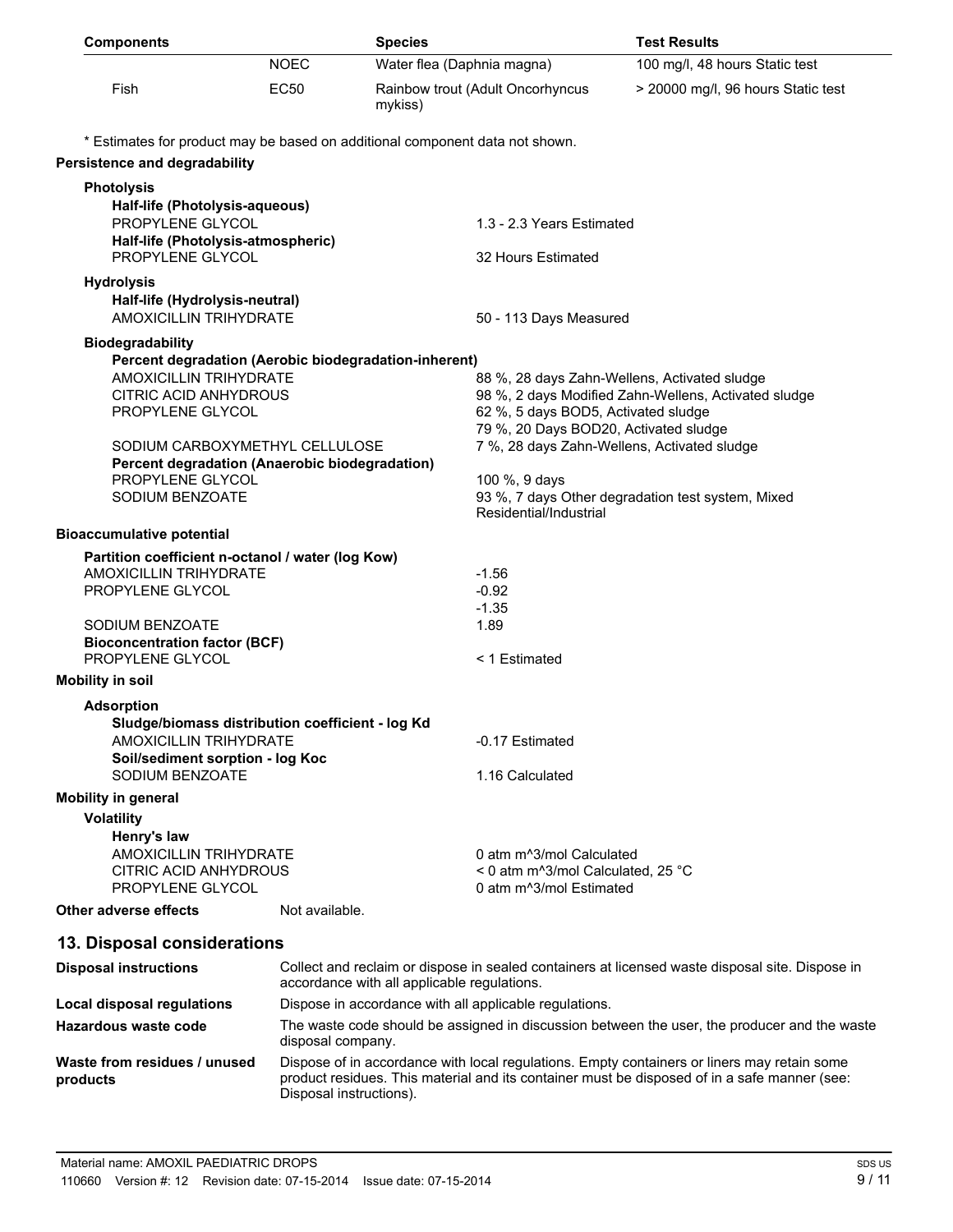**Contaminated packaging** Empty containers should be taken to an approved waste handling site for recycling or disposal. Since emptied containers may retain product residue, follow label warnings even after container is emptied.

## **14. Transport information**

#### **DOT**

Not regulated as a dangerous good.

#### **IATA**

Not regulated as dangerous goods.

#### **IMDG**

Not regulated as dangerous goods.

MARPOL Annex II applies to liquids used in a ship's operation that pose a threat to the marine environment. These materials may not be transported in bulk. **Transport in bulk according to Annex II of MARPOL 73/78 and the IBC Code**

## **15. Regulatory information**

**US federal regulations** One or more components are not listed on TSCA.

**TSCA Section 12(b) Export Notification (40 CFR 707, Subpt. D)**

Not regulated.

**CERCLA Hazardous Substance List (40 CFR 302.4)**

Not listed.

**SARA 304 Emergency release notification**

Not regulated.

**OSHA Specifically Regulated Substances (29 CFR 1910.1001-1050)**

Not listed.

#### **Superfund Amendments and Reauthorization Act of 1986 (SARA)**

| <b>Hazard categories</b> | Immediate Hazard - Yes |
|--------------------------|------------------------|
|                          | Delayed Hazard - Yes   |
|                          | Fire Hazard - Yes      |
|                          | Pressure Hazard - No   |
|                          | Reactivity Hazard - No |

#### **SARA 302 Extremely hazardous substance**

Not listed.

**SARA 311/312 Hazardous chemical** No

**SARA 313 (TRI reporting)** Not regulated.

#### **Other federal regulations**

**Clean Air Act (CAA) Section 112 Hazardous Air Pollutants (HAPs) List**

Not regulated.

**Clean Air Act (CAA) Section 112(r) Accidental Release Prevention (40 CFR 68.130)**

Not regulated.

**Safe Drinking Water Act (SDWA)** Not regulated.

#### **US state regulations**

**US. Massachusetts RTK - Substance List**

CARRAGEENAN (CAS 9000-07-1)

- **US. New Jersey Worker and Community Right-to-Know Act** PROPYLENE GLYCOL (CAS 57-55-6)
- **US. Pennsylvania Worker and Community Right-to-Know Law** CARRAGEENAN (CAS 9000-07-1) PROPYLENE GLYCOL (CAS 57-55-6)

# **US. Rhode Island RTK**

Not regulated.

#### **US. California Proposition 65**

California Safe Drinking Water and Toxic Enforcement Act of 1986 (Proposition 65): This material is not known to contain any chemicals currently listed as carcinogens or reproductive toxins.